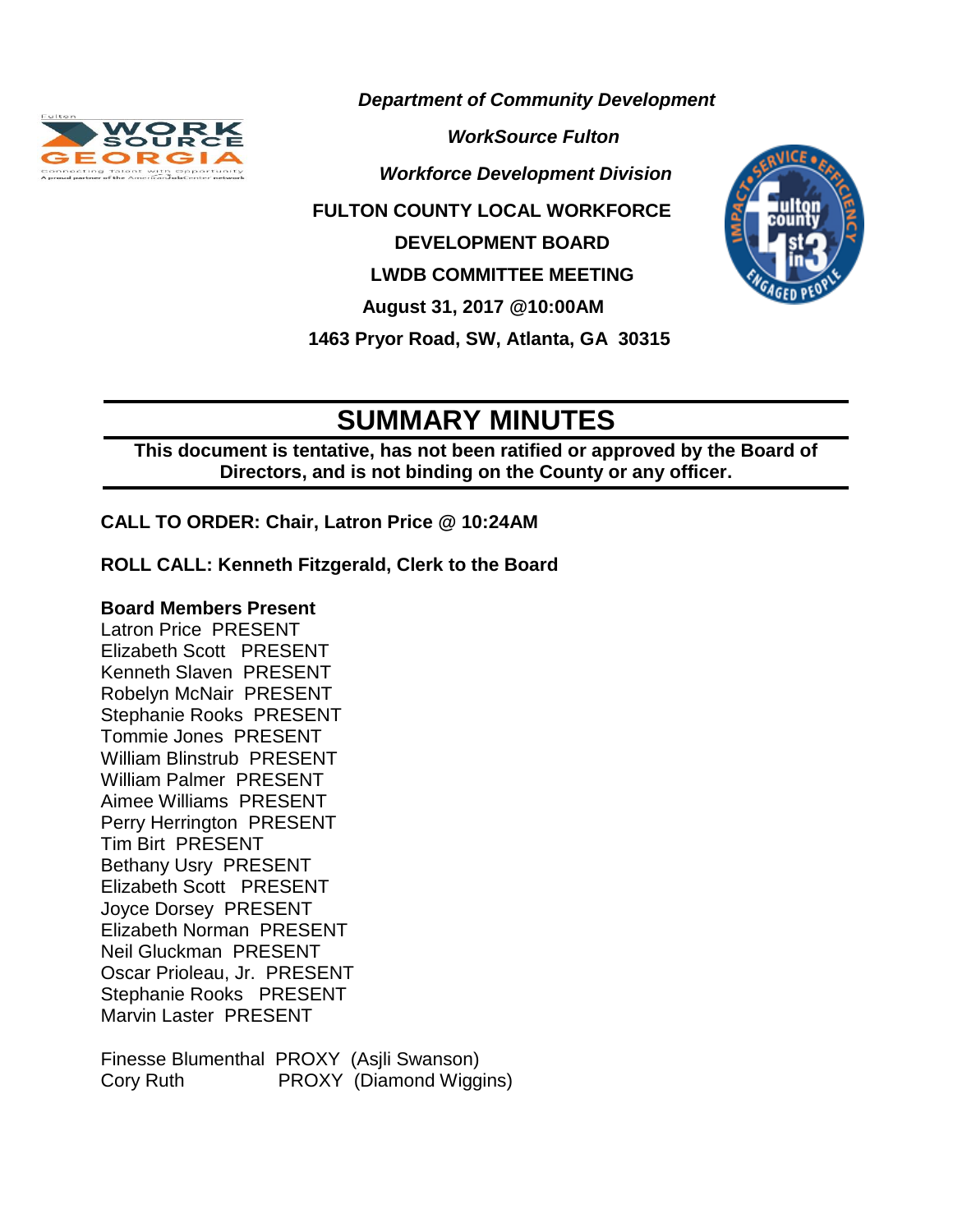**Board Members Absent**

Grady Bland ABSENT James Hayley ABSENT Kyera Perry ABSENT

A quorum was confirmed.

Meeting opened up in prayer with no objections by Chair, Latron Price.

**Guests:** Commissioner Marvin Arrington. There were no other guests present.

**Staff Presents:** Frankie Atwater, Mia Redd, David Keyes, Kenneth Fitzgerald, Mariska Angall, Tonya Grullo'n, Logan Winkle, Ebony Vines-Jackson and Carol Shields

## **TABLE OF CONTENTS**

#### **ITEM # SUBJECT**

#### **17-0001 Consent Agenda**

All items listed on the Consent Agenda are considered routine by the LWDB and will be enacted by one motion. No separate discussion is to take place on these items. If discussed of any Consent Agenda item is desired, the item will be moved to the Regular Meeting Agenda for separate consideration. No requests for discussion were made.

#### **[17-0002](http://agendaminutes.fultoncountyga.gov/sirepub/cache/2/0kg4uxz4pvr0fw3gyd3ptu12/1066308162016111619534.htm#_Toc454975130) Minutes**

Requested approval to have the regular minutes be revised, improved, corrected and updated by the next Board meeting on October 26, 2017. The Board considered approval for the meeting minutes from the June 27, 2017 LWDB meeting but appeared to be incomplete due to no discussion. The Chair, Latron Price made a motion to table the minutes to reflect the discussions of what happens at our LWDB meetings.

#### **17-0003 Financial Report**

Request approval to see budget modification with more detailed financial report information. One page budget report unacceptable for distribution to the board. Board requesting positions with the department are filled to include Division Manager positions with other vacancies within the department to make sure the department is ran effectively and efficiently for the direction of this organization. Financial report was tabled and rejected.

#### **17-0004 Voting Items-Provider Relations**

Board requested the following after approving our request to shift the payment